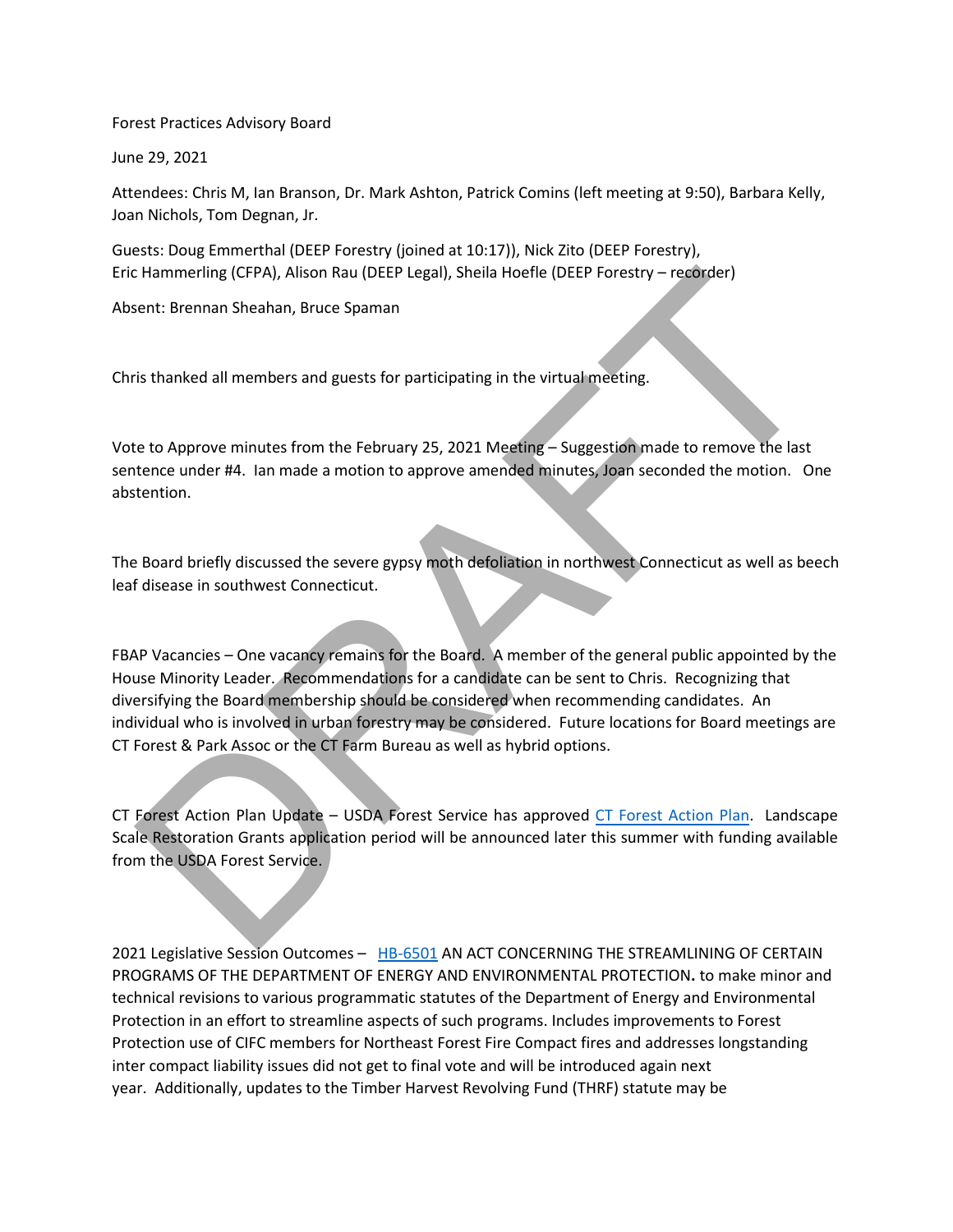requested in the 2022 Legislative session to allow for revenue from all forest products to be deposited to the THRF.  Eric shared that [HB6498](https://www.cga.ct.gov/searchresults.asp?cx=005177121039084408563%3Ahs1zq3ague8&ie=UTF-8&cof=FORID%3A10&q=6498&submission=%EF%80%82) AN ACT CONCERNING THE SITING OF CERTAIN SOLAR FACILITIES ON FARMLANDS AND CORE FORESTS only went as far as a public hearing. A bill authorizing municipalities of any size to seize ATVs used illegally was passed as part of a Dept of Transportation bill. [SB924](https://www.cga.ct.gov/asp/cgabillstatus/cgabillstatus.asp?selBillType=Bill&which_year=2021&bill_num=924) AN ACT CONCERNING THE STAFFING AND RESOURCES OF THE DEPARTMENT OF ENERGY AND ENVIRONMENTAL PROTECTION passed that will require a report by DEEP that provides an accounting of agency staffing position paid for from the revenues of the Passport to the Parks account and that assesses the effect of impeding agency staff retirements on the viability and efficacy of current and planned agency programs and responsibilities. The Connecticut Audubon Society is working as part of a coalition to ban chlorpyrifos. SB837 AN ACT CONCERNING THE USE OF PERFLUOROALKYL OR POLYFLUOROALKYL SUBSTANCES IN CLASS B FIREFIGHTING FOAM has been enacted as Public Act 21- [191.](https://www.cga.ct.gov/2021/ACT/PA/PDF/2021PA-00191-R00SB-00837-PA.PDF) The Farm Bureau strongly opposed HB 6688 AN ACT CONCERNING A HIGHWAY USE FEE has been enacted as Public Act 21-177 and will impact the forest products industry as increased trucking costs will be passed along through stumpage prices. ount and that assesses the effect of impeding agency staff retirements on the viability and efficacy<br>rent and planed agency programs and responsibilities. [T](https://www.cga.ct.gov/2021/ACT/PA/PDF/2021PA-00191-R00SB-00837-PA.PDF)he Connecticut Andulpoon<br>Schot of a coalition to ban chorpyritos.

Nationally SB1248 TO ESTABLISH AN OUTDOOR RESTORATION FUND FOR RESTORATION AND RESILIENCE PROJECTS, AND FOR OTHER PURPOSES bill was introduced and could impact CT.

The Division of Forestry will begin collecting data on PA490 lands that will now include aquaculture acres. It is expected that there will be a jump in the total acres of property enrolled in PA490.

DEEP and CFPA are in the final steps of having a fully executed Project Agreement that will allow CFPA to gather input that will be needed from stakeholders to craft a No Net Loss of Forests for Connecticut.

Enforcement Actions - Riendeaus Consent Order- some trouble with getting oversight paperwork issued on time. Riendeau's were issued a Notification of Non-Compliance regarding the matter. They are working with their Forester to address the issue.

Grillo Services – Bethlehem. Grillo Services is being investigated for possible FPA violations related to clearing of forest without Land Use Change approval from the Town. DEEP Legal team investigating if landowner can be held liable for "contracting or engaging"

Exams – Two additional forester exams were scheduled this year and were made available to new DEEP Forestry staff as well as the general public. Nick has received reports that the revised Section 4 of the Forester exam is more difficult than it was in the past. There has been an increase in the number of CT licensed arborists that are applying for the Forester exam.

Presentation – Economic contributions to the CT's forest product industry. Doug shared the Connecticut and regional fact sheets and full report. There is excitement about the opportunity to raise the awareness of the CT forest products industry.

- Forest Products Industries' Economic Contributions: Connecticut: [full report,](http://www.northeasternforests.org/app/webroot/uploads/files/CT%20Forest%20Products%20Industry%20Report(1).pdf) [fact sheet](http://www.northeasternforests.org/app/webroot/uploads/files/Connecticut%20Fact%20Sheet.pdf)
- Forest Products Industries' Economic Contributions in the Northeast and Midwest Area 2017: [full report,](http://www.northeasternforests.org/app/webroot/uploads/files/Regional%20Forest%20Products%20Industry%20Report.pdf) [fact sheet](http://www.northeasternforests.org/app/webroot/uploads/files/Region%20Fact%20Sheet.pdf)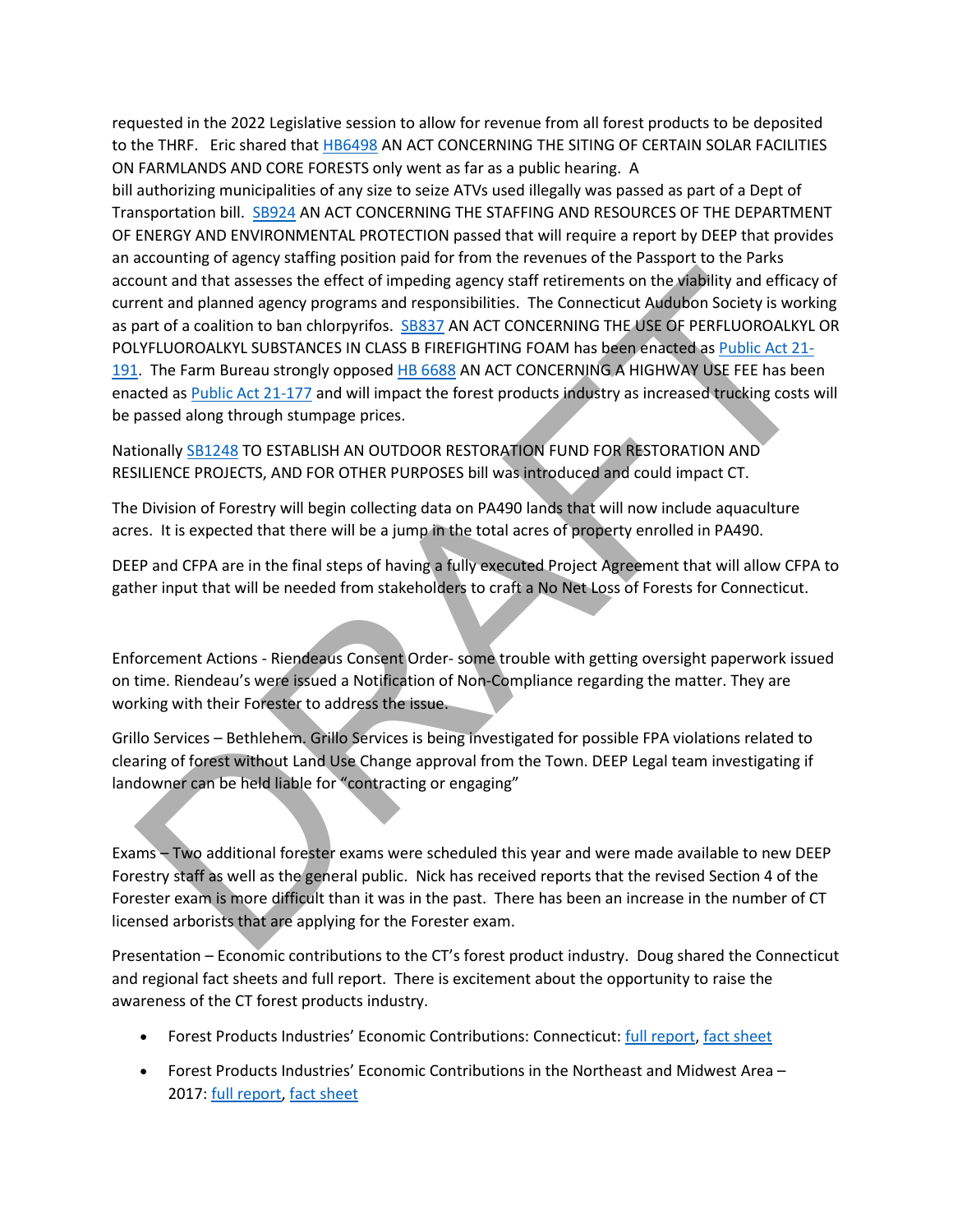[Economic Impacts of Connecticut Agricultural Industry](https://are.uconn.edu/wp-content/uploads/sites/2327/2020/03/CT-Agricultural-Industry-Economic-Impacts-2010.pdf) information is available through a publication by UConn. Joan shared the [Cost of Community Services Studies](https://farmlandinfo.org/publications/cost-of-community-services-studies/) from the Farmland Information Center.

Division of Forestry Staffing – Fran Trafidlo, western Connecticut State Lands Forester has retired; authorization to refill the passion has approval through OPM. Kevin Grady, Forest Protection Forester, retired and has returned as a temporary worker retiree for about 20 hours a week. Kevin's primary focus will be on daily fire weather and entering qualification for CT Interstate Fire Crew for national response.

General Information:

Timpro held their annual meeting at Lockwood Farm and had about 60 participants. Doug and Nick presented. Joan would like to discuss possibility of using a quiz in the Northern Logger Magazine for CT Forest Practitioner CEUs. ponse.<br>
Internation:<br>
International meeting at Lockwood Farm and had about 60 participants. Doug and Nick<br>
Issented. Joan would like to discuss possibility of using a quiz in the Northern Logger. Magazine for C<br>
Iss in ad

Chris and Andrea Urbano presented about PA490 at the Connecticut Association of Assessing Officers meeting. Andrea conducted PA490 training for Foresters in June.

Tom Degnan contributed an article on the role of a Utility Forester to Forestry Source, a publication of the Society of American Foresters.

The meeting was called to a close at 10:53 am. Information about next meeting to be distributed this fall.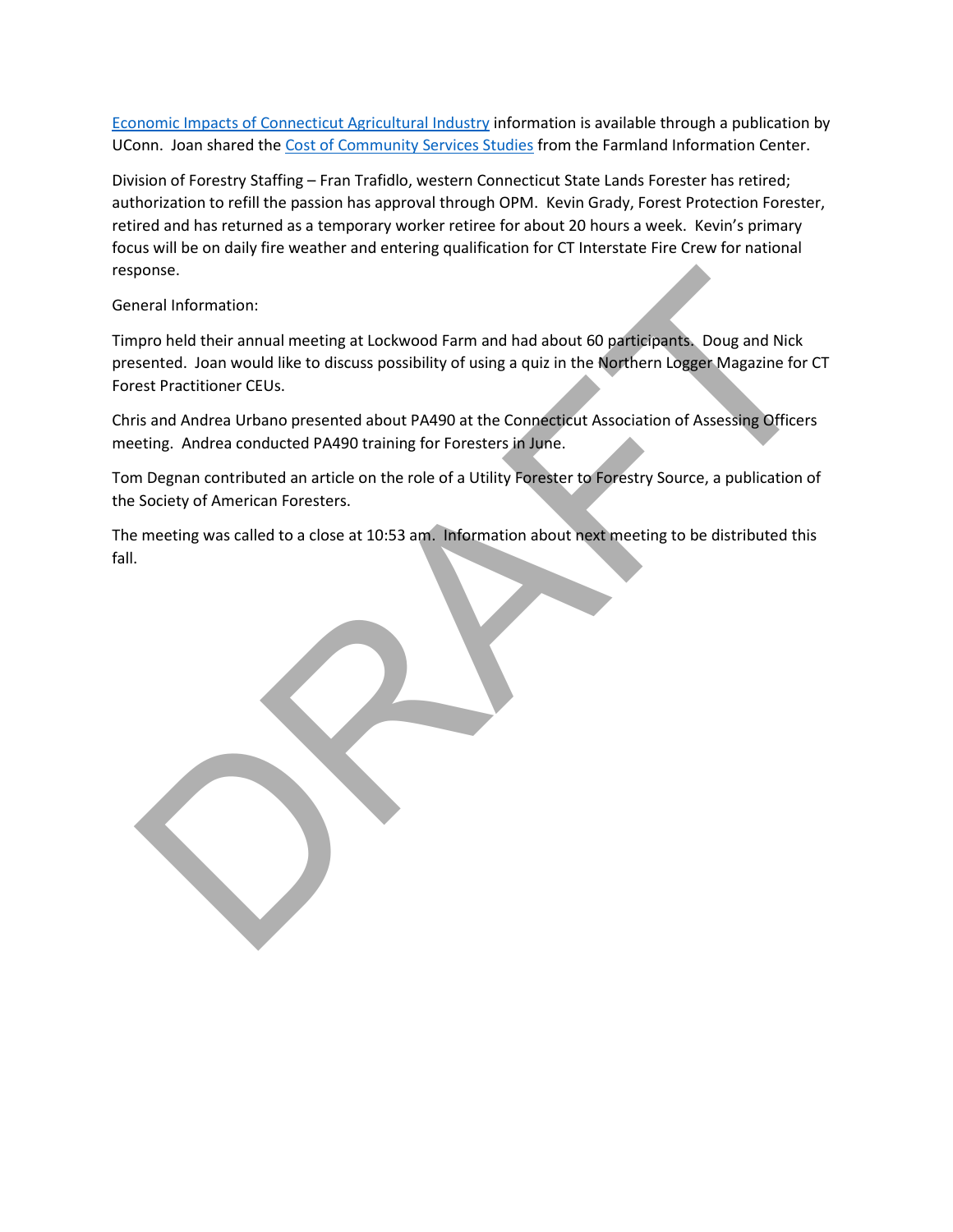## $($ /DEEP) Connecticut **Department of Energy and Environmental Protection**

CT.gov Home (1) Department of Energy and Environmental Protection (IDEEP)

News Releases (/DEEP/About/News--Releases) USDA Forest Service Approves Connecticut's 2020 Forest Action Plan

| How Do I (/DEEP/About/How-Do-I)                                  |  |
|------------------------------------------------------------------|--|
| <u>Energy (/DEEP/Energy/Energy)</u>                              |  |
| Environmental Quality (/DEEP/About/Main/Environmental-Quality)   |  |
| Natural Resources (/DEEP/About/Main/Natural-Resources)           |  |
| Outdoor Recreation (/DEEP/Outdoor-Recreation/Outdoor-Recreation) |  |
| <b>Public Utilities Regulatory Authority (PURA) (/PURA)</b>      |  |
| Search Department of Energy and Environmental Protection         |  |
|                                                                  |  |
|                                                                  |  |

## **Press Releases**



**News Release** Department of Energy and Environmental Protection 79 Elm Street Hartford, CT 06106

06/18/2021

USDA Forest Service Approves Connecticut's 2020 Forest Action Plan

10-Year Strategic Document Will Guide State's Forest Management Actions Over Next **Decade**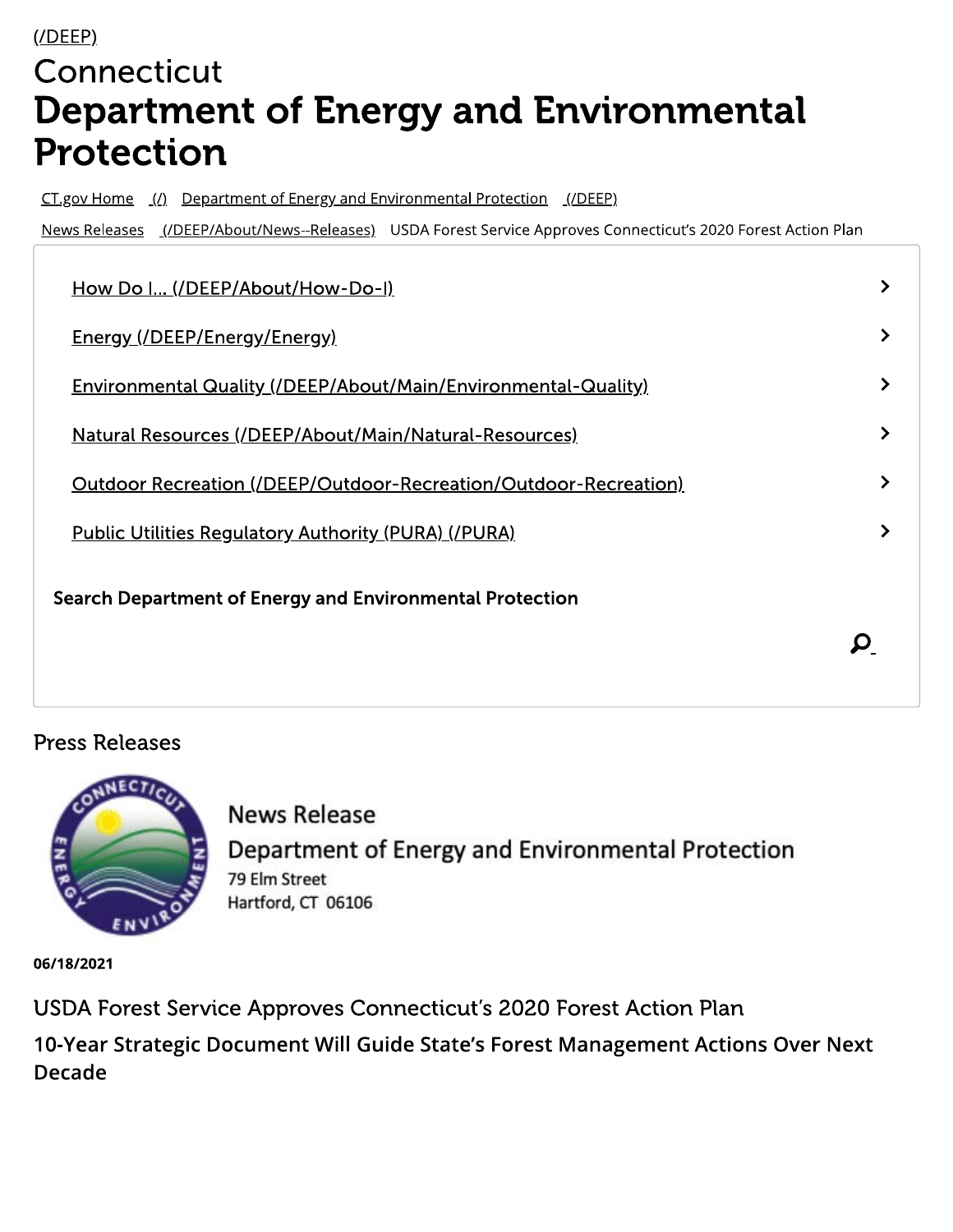(HARTFORD)—The Connecticut Department of Energy and Environmental Protection (DEEP) recently received official approval from the USDA Forest Service of Connecticut's 2020 Forest Action Plan, a ten-year strategic document designed to guide policies, priorities, and actions to conserve Connecticut's forest resources across multiple landscapes from urban and suburban, to rural.

Approval of Connecticut's Forest Action Plan is the result of a two-year collaborative effort with many partners and stakeholders. The Connecticut Forest Action Plan analyzes current conditions and trends of Connecticut's trees and forests and provides strategies and action steps to best plan for the future of the forested landscape. The Action Plan takes into consideration goals and strategies of Connecticut's Statewide Comprehensive Outdoor Recreation Plan (https://portal.ct.gov/DEEP/Outdoor-Recreation/SCORP), Wildlife Action Plan (https://portal.ct.gov/DEEP/Wildlife/CT-Wildlife-Action-Plan/Connecticut-Wildlife-Action-Plan), Green Plan (https://portal.ct.gov/DEEP/Open-Space/The-Green-Plan) and is complimentary to Governors Council on Climate Change (https://portal.ct.gov/DEEP/Climate-Change/GC3/Governors-Council-on-Climate-Change)(GC3) recommendations.

Required under the US Farm Bill, all US states and territories are obligated to have a forest action plan to receive federal aid through USDA Forest Service's State and Private Forestry programs which support private woodland owner stewardship, urban and community forestry, and assistance to rural fire departments. Having a robust Forest Action Plan also allows Connecticut's forest conservation partners to compete regionally for additional grants designed to address priorities and implement strategies identified within the Action Plan.

"This is the culmination of a lot of hard work, research and input by the staff of DEEP's Forestry Division, as well as many partners and stakeholders, and members of the public," DEEP Forestry Division Director Chris Martin said. "We appreciate the USDA Forest Service's acceptance of Connecticut's 2020 Forest Action Plan, and look forward to utilizing it as our guiding document for managing the state's forests over the next decade."

Forest Action Plans assess the condition of trees and forests, regardless of ownership, and develop strategies to: conserve working forest landscapes, protect forests from harm, and enhance public benefits from trees and forests. They offer practical and comprehensive roadmaps for investing federal, state, local, and private resources where they can be most effective in achieving state and national forest conservation goals. For more information on Connecticut's Forest Action Plan go to: CT Forest Action Plan (https://portal.ct.gov/DEEP/Forestry/CT-Forest-Action-Plan).